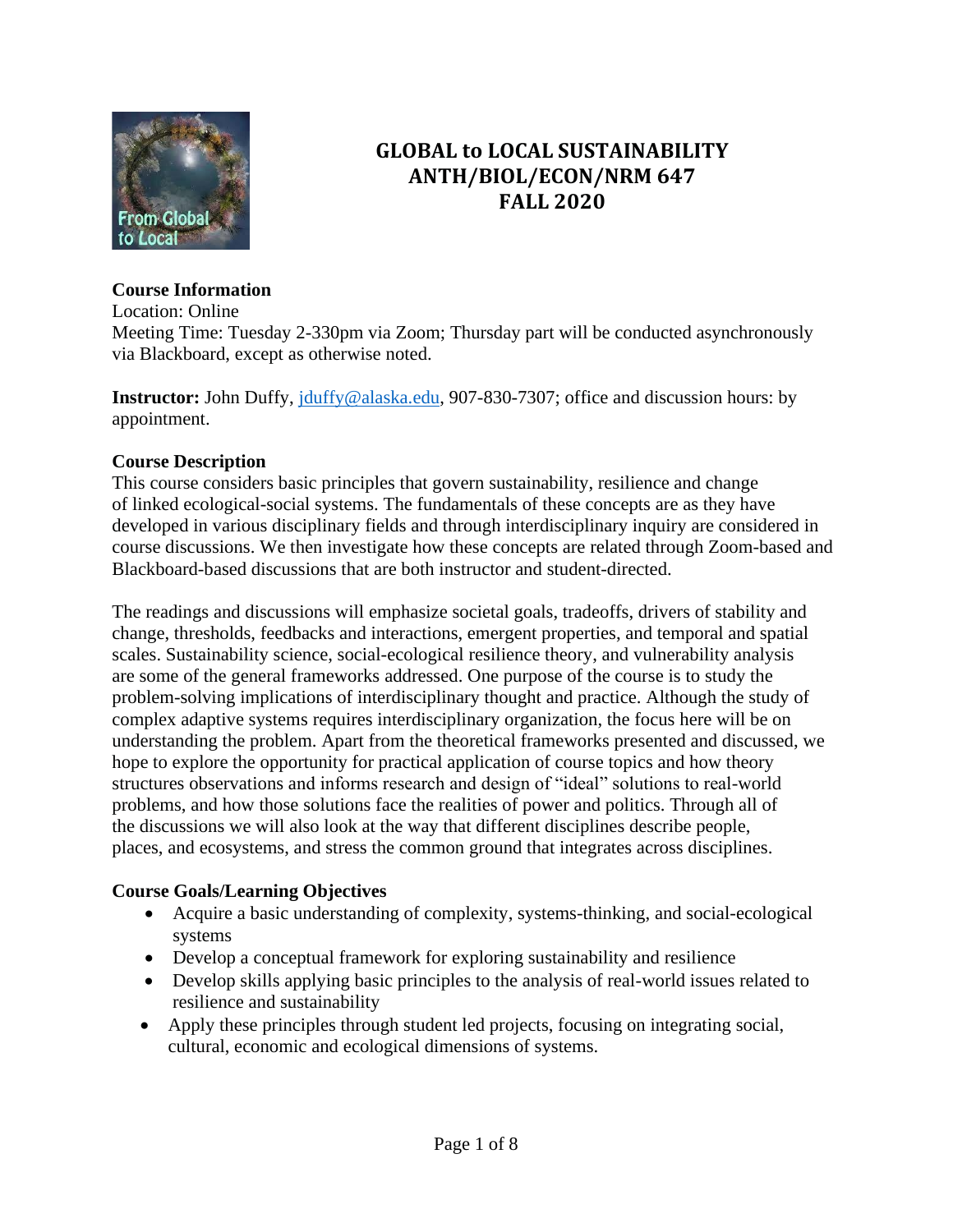**Technology Requirements** The course requires that you have a current/active UA Username and password. Visit the UAF Office of Information Technology for more information: <https://www.alaska.edu/oit/servicecatalog/#id=225>

The course also requires you to have a computer with internet connectivity and the most current versions of the following:

- Web browsers Internet Explorer 10, Chrome and Firefox
- Operating System Windows 7 or higher
- Latest update of Java
- Review Blackboard Collaborate for First Time Users, If MAC user, download Blackboard Collaborate Launcher

#### Blackboard & Distance Delivery

We will use the UAF Blackboard site for this course to send emails and post readings, assignments and other materials. Blackboard can be accessed at<https://classes.alaska.edu/>. Email notification through Blackboard will not work for a non-UAF email address**. If you principally use a non-UAF email service, (such as yahoo) go to your UAF account and forward your UAF email to that address. You are responsible for all emails sent to your UAF email account.** Blackboard resources, links and support information are available at the UAF Blackboard homepage.

#### Remote Access

Students in the course may be based in Fairbanks and other sites. We will connect with one another via Zoom and Blackboard. If you require remote access or are away from town without internet access, contact the instructor. For questions with Zoom connections, contact Steve Peterson: (907) 474 – 7053, [slpeterson@alaska.edu.](mailto:slpeterson@alaska.edu)

### **Safety in Online Environments**

UAA will never send you an unsolicited e-mail asking you for your password or other personal information. If you receive such a message, please delete it. If you have any concerns, contact the IT Call Center at (907) 786-4646, menu option 1, or via email at [helpdesk@alaska.edu.](mailto:helpdesk@alaska.edu) If you experience cyberbullying, cyberstalking, or other inappropriate conduct as part of your involvement in a UAF class, please notify your instructor immediately.



All materials for the course are posted on UAA Blackboard. Each session has its own Blackboard folder containing a To Do List, Assignments and journal articles. Separate folders are provided for the rubrics for all assignments. A Journal Article Critique/Question sheet is included (Appendix 1) to guide the critique of journal articles. Weekly readings will also be discussed via Blackboard; the discussion will typically be initiated with a question or two from the instructor.

Source: memegenerator.net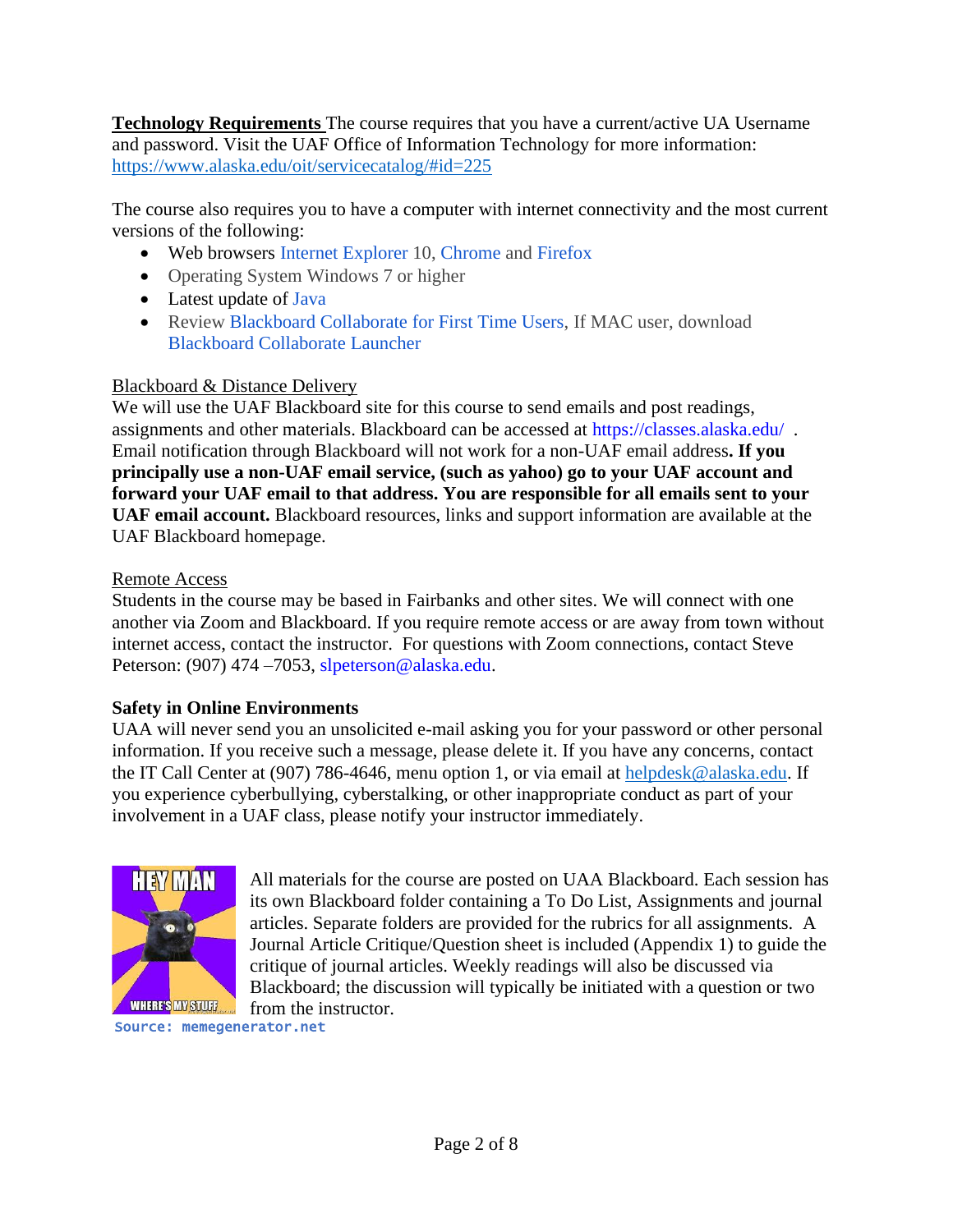#### **Assignments/Grades/Requirements**

You are expected to complete all of the assigned readings in advance of the class for which they are assigned and to come to every class prepared to discuss these readings. You will be graded on a combination of your completion of each grading element.



*Please note that engagement in discussion and learning of new perspectives counts for much in all areas.*

The following grading scale will apply for the course:

**A:**- 90 to 100 (A- 90-91; A+ 99-100) **B** : 80 to 89 (B- 80-81; B+ 88-89) **C** : 70 to 79 (C- 70-71; C+ 78-79) **D** : 60 to 69 (D- 60-61; D+ 68-69)  $$ 

Assignments handed in after the due dates will receive reduced credit. The instructor reserves the right to modify the final grade in consideration of notable progress demonstrated by an individual, or unforeseen and/or extenuating circumstances. In such cases, extra credit assignments and/or makeup work may be required and used at the discretion of the instructor.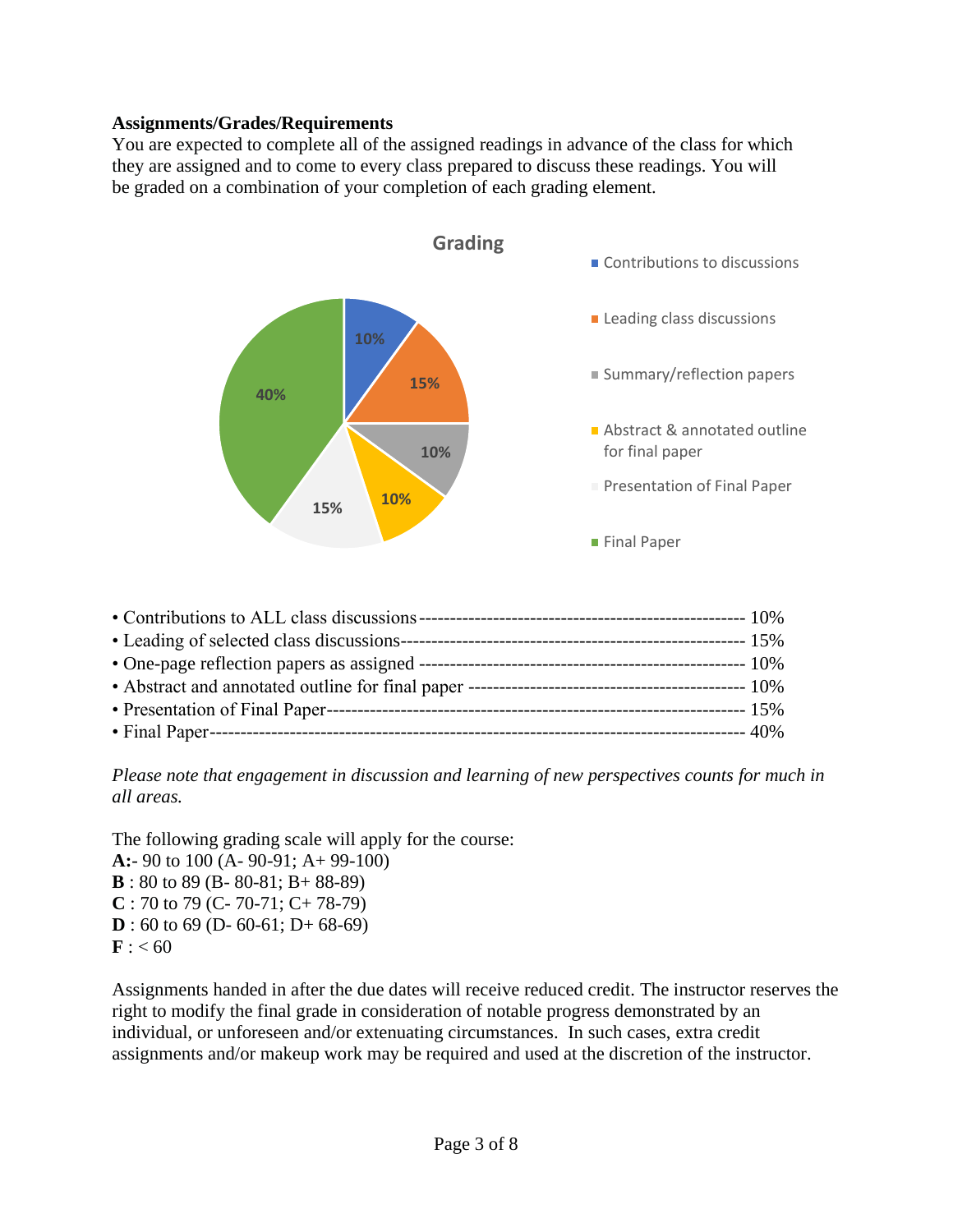#### **Attendance**

Students are expected to devote a similar amount of time to the Online as standard face-to-face classes.

Class contributions and participation The course relies upon your active participation and collaboration in discussing the various aspects of global to local sustainability and resilience as presented in the lectures, discussions and reading assignments. Contributions and participation will be assessed through regularity of contributions and submittal of relevant, insightful



questions on the assigned readings and journal articles during our Zoom meetings and via the Discussion Board. To assist our discussions, **each student is to submit 1 or 2 discussion questions each week by Monday, 12 Midnight.** *The questions should address the topics of the session beginning the following Tuesday.* Questions will be selected from the weekly submittal for discussion purposes. Please review the Discussion Rubric for an understanding of how discussions will be graded.

Reaction Papers

Reaction Papers: Each week, students will prepare short reaction papers, (300 words or less) in response to, or critique of, one of the assigned readings or videos. This assignment seeks your thoughts

about the practical, complex or theoretical issues that may be difficult to understand, or for which there is not likely to be one answer. **Reaction papers are due by the end of each session, Monday, 12 Midnight.** Review the Reaction Paper rubric for how these assignments will be graded.



Penn State College of Education

Student Lead Discussions: Each student will be responsible for organizing, presenting material, and assist in leading discussion about a particular topic of sustainability. This involves identifying one relevant peer-reviewed journal article, presenting the main points and key concepts of the readings, presenting your thoughtful response, and facilitating a discussion. For example: Do you agree with the author's main points? If so, why? If not, why not? In what ways are the ideas and

concepts presented novel or interesting? How do they connect with other materials in the course? Are there any key points or elements for consideration that are missing? Allow for a 20 minutes presentation and 20 minutes for discussion. Potential topics follow:

Health Systems **International Governance** 

The Problem of Scale Psychosocial dimensions Energy Infrastructure Food Production & Food Systems Climate Change Markets & Consumption Sustaining Rural Alaska Globalization and poverty

**Selection of Lead Discussion date must be made no later than September 15th and will be assigned on a first-come, first-served basis. Also, student selected journal article should be sent to the instructor for posting on Blackboard 1 week prior to the date of the lead discussion.** Students are encouraged to discuss the proposed lead discussion topic with the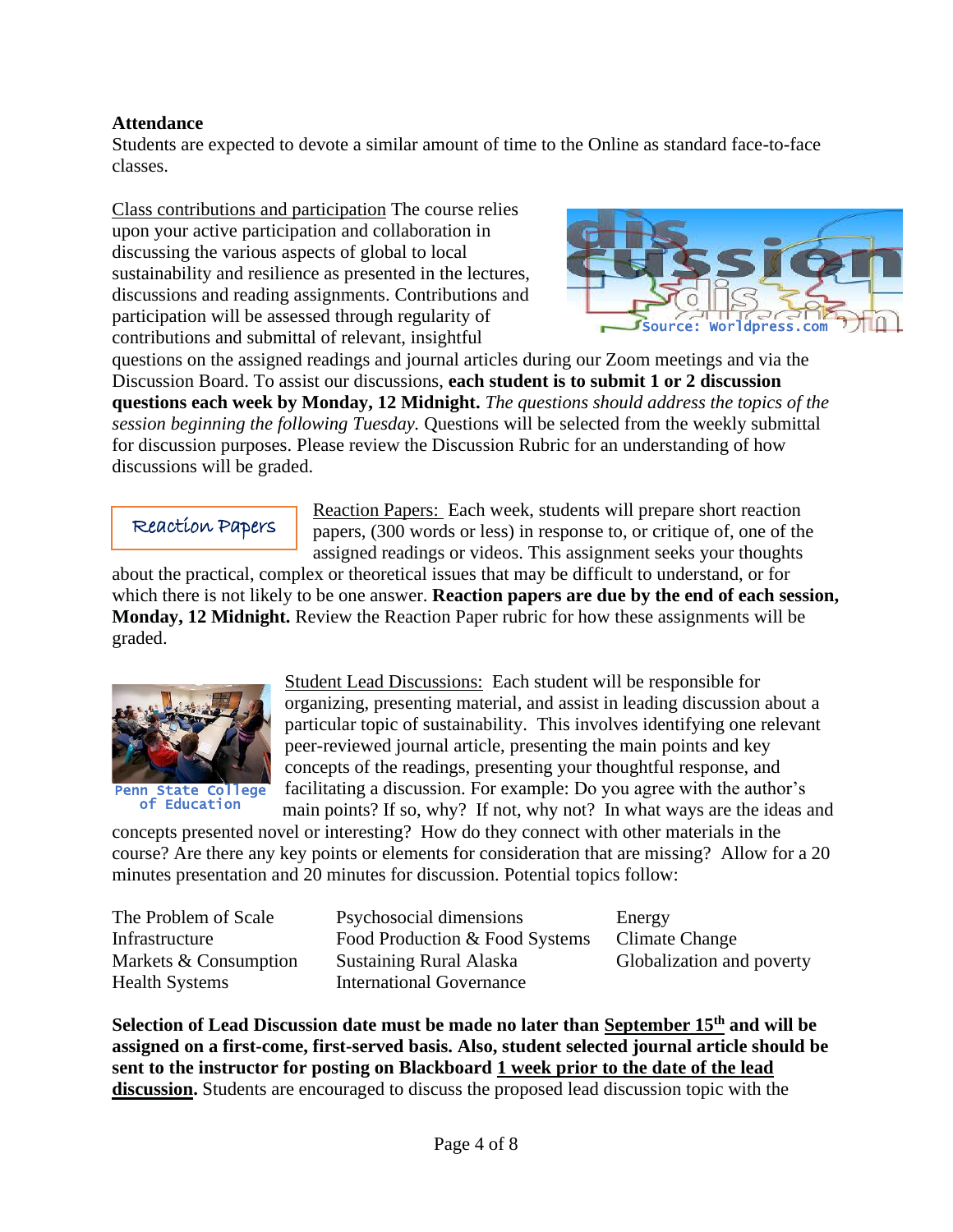instructor prior to commencement. The lead discussion will be graded in accordance with the lead discussion rubric.

Final project: The final project consists of the preparation of a Final Paper on a topic related to sustainability of the student's choosing. The paper should be written using the typical sections found in a peer-reviewed journal article and not exceed 5,000 words in length; shorter is better as long as the topic is covered sufficiently. A 20 to 30-minute presentation to the class using a PowerPoint (or similar) via Zoom is also required.



Source: karinehmasi

Students are encouraged to discuss the proposed presentation and final

paper topic with the instructor prior to commencement. The presentation will be graded in accordance with the presentation and final paper rubrics. An abstract and annotated outline of the final paper is due **October 12th , 12p.m. Midnight**. The purpose of the outline is to *"get you thinking, as time marches on."*

Style/citations: Use APA 7<sup>th</sup> Ed. See:<http://owl.english.purdue.edu/owl/resource/560/01/>All papers should have a title, author and use 1.5 line spacing, 1 inch margins and a Arial, Calibri, Georgia or Times New Roman font.

Class evaluations: It is vital that the classes are informative and productive; hence, during the course an evaluation form will be provided to be completed by each student. This information will be used to make adjustments necessary to improve course delivery.

## **Ground rules**

Our discussions and reading/journal topics may address controversial matters that do not have a correct or incorrect answer. There will be various opinions expressed during our discussions. It is expected that everyone will *treat each other with respect*. In addition, allowing everyone to have an opportunity to express their thoughts and opinions and finish their comments is necessary for good discussion. Also, it is important to *listen to what others are saying before formulating a response; in the Online context think and consider the others' comments before stating or writing your response and hitting the "Send" key.*

## **Course Materials**

Textbook (please note that this textbook is available as a PDF and may be found in Blackboard Materials folder):

Chapin, F. S., III, G. Kofinas, and C. Folke editors. 2009. Principles of Ecosystem Stewardship. Resilience Based Natural Resource Management in a Changing World. Springer, New York. (noted as "PES" in course outline)



Additional Readings: Specific journal articles are assigned for each Session and may be found in the Materials folder.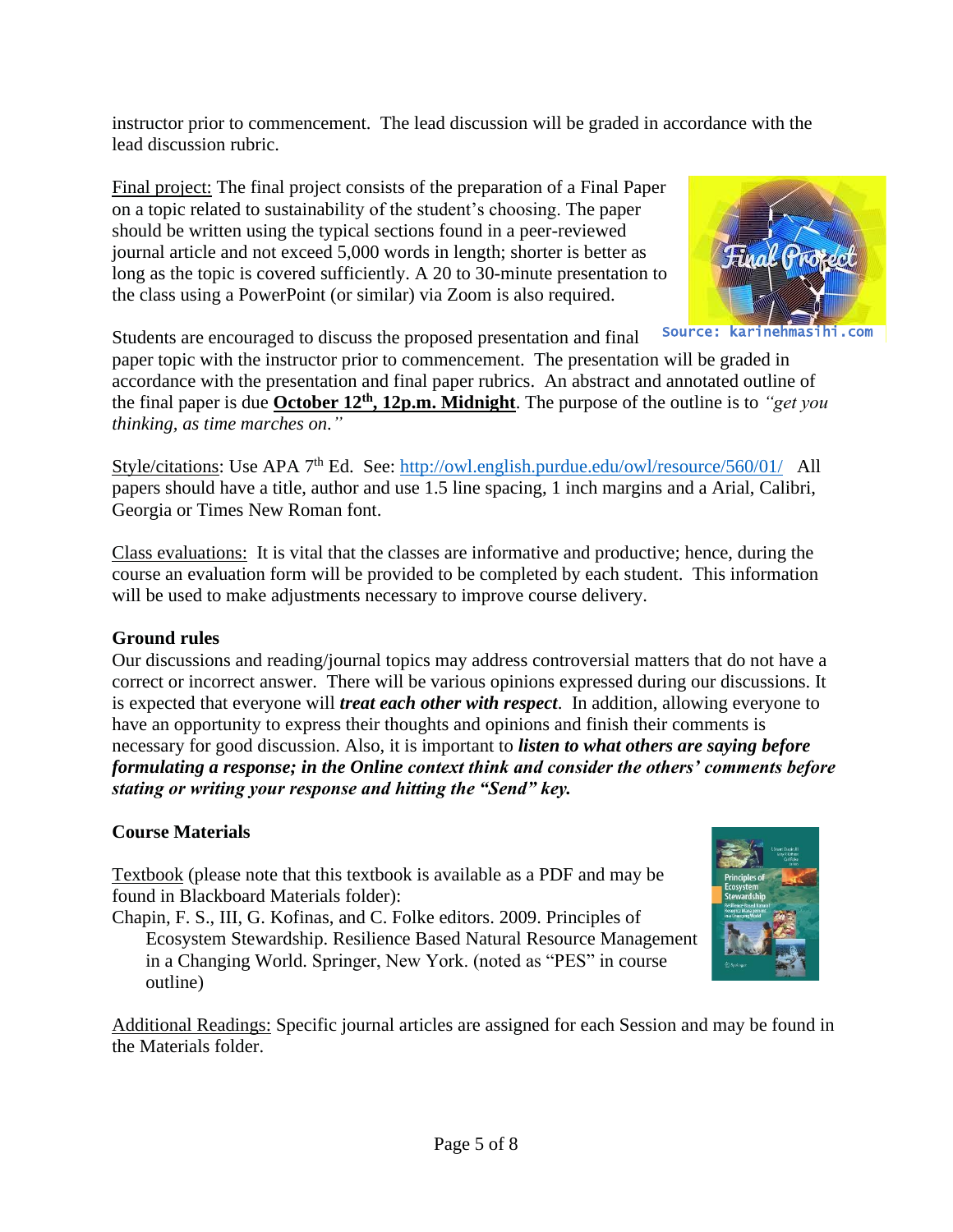Videos: Some sessions will include one or more videos for review. These videos are posted within the Session folder.

#### **Course Outline and Schedule**

Each Session consists of 1 week with two class meeting times. We will meet via Zoom on Tuesday of each week. The Thursday part of the Session will be conducted asynchronously via Blackboard, *which means the materials, assignments, etc. will become available each Tuesday morning. All weekly assignments are due by Monday, 12 midnight prior to the beginning of the new weekly session.* Please consider this course outline as being fluid so that it may be responsive to student interests and to ideas that develop during class discussions.

| Session        | <b>Dates</b> | Topic                                     | Readings                              |
|----------------|--------------|-------------------------------------------|---------------------------------------|
| 1              | 8/25         | Introductions                             | Syllabus                              |
|                | $\&$         | Introduction to course                    | Peter & Swilling, 2014                |
|                | 8/27         | Review syllabus                           | Rittel & Weber, 1973                  |
|                |              | Complexity Theory & Wicked Problems       |                                       |
| $\overline{2}$ | 9/1          | In search of definitions and meaning for  | Santillo, Johnston, Everard & Robert, |
|                | $\&$         | sustainability                            | 2007                                  |
|                | 9/3          |                                           | Virtanen, Siragusa, & Guttorm, 2020   |
| 3              | 9/8          | Key Concepts; Exploring sustainability in | PES Ch 1                              |
|                | $\&$         | the context of global change              | PES Ch 14                             |
|                | 9/10         |                                           | Peduzzi, 2019                         |
|                |              |                                           | Recommended:                          |
|                |              |                                           | <b>MEA 2005</b>                       |
| $\overline{4}$ | 9/15         | Ecological Dimensions (part 1)            | PES Ch 2 & 3                          |
|                | $\&$         |                                           | Raudsepp-Hearne et al., 2010          |
|                | 9/17         |                                           | <b>NO ZOOM MEETING</b>                |
| 5              | 9/22         | Ecological Dimensions (part 2)            | Chapin et al., 2009                   |
|                | $\&$         | Student Lead Discussion #1                | PES Ch 11                             |
|                | 9/24         |                                           |                                       |
| 6              | 9/29         | <b>Economic Dimensions</b>                | Raudsepp-Hearne et al., 2010          |
|                | $\&$         | Student Lead Discussion #2                | Arrow et al., 2012                    |
|                | 10/1         |                                           | PES Ch 10                             |
| $\overline{7}$ | 10/6         | Resilience & adaptation                   | Smit & Wandel, 2006                   |
|                | $\&$         | <b>Student Lead Discussion #5</b>         | Cinner et al. 2018                    |
|                | 10/8         |                                           |                                       |
| 8              | 10/13        | <b>Rigidity Traps</b>                     | Boonstra, Bjorkvik, Haider &          |
|                | $\&$         | <b>Student Lead Discussion #3</b>         | Matterson, 2016                       |
|                | 10/15        |                                           | Enqvist, Tengo & Boonstra, 2016       |
| 9              | 10/20        | Social & Cultural Dimensions              | Kirch, 1997                           |
|                | $\&$         | <b>Student Lead Discussion #4</b>         | <b>Wolsko</b> , 2016                  |
|                | 10/22        |                                           | Raudsepp-Hearne, Peterson, Tengö,     |
|                |              |                                           | Bennett, Holland, Benessaiah,         |
|                |              |                                           | MacDonald & Pfeifer, 2010             |

#### **Course Schedule, Readings, and Assignments**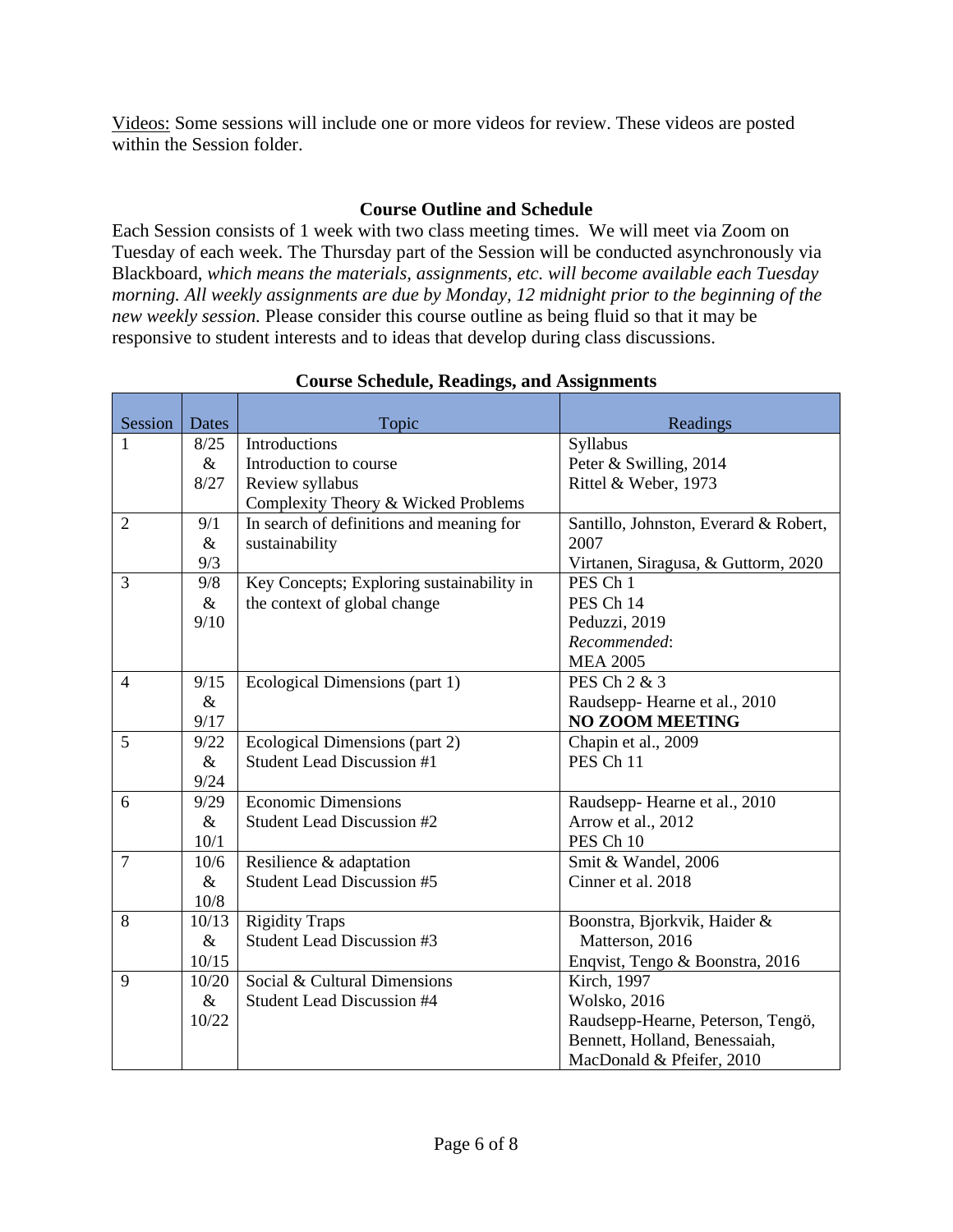| <b>Session</b> | Date          | Topic                                | Readings                                  |  |
|----------------|---------------|--------------------------------------|-------------------------------------------|--|
| 10             | 10/27         | <b>Institutional Dimensions</b>      | PES Ch <sub>4</sub>                       |  |
|                | $\&$          | <b>Student Lead Discussion #6</b>    | Baird, Plummer, Schultz, Armitage &       |  |
|                | 10/29         |                                      | Bodin, 2018                               |  |
|                |               |                                      | Williams, 2011                            |  |
|                |               |                                      | Birge, Allen, Garmestani & Pope, 2016     |  |
| 11             | 11/3          | Assessing and Reducing Vulnerability | Adger, 2006                               |  |
|                | $\&$          | (dimensions of risk)                 | Maru et al., 2014                         |  |
|                | 11/5          | <b>Student Lead Discussion #7</b>    | Peduzzi, 2019                             |  |
|                |               |                                      | Flanagan, Hallisey, Adams & Lavery,       |  |
|                |               |                                      | 2018                                      |  |
| 12             | 11/10         | Sustaining cultural pluralism        | PES Ch 6;                                 |  |
|                | $\&$          |                                      | Thorton, 2007                             |  |
|                | 11/12         |                                      | Colic, 2008                               |  |
| 14             | 11/17         | <b>Thanksgiving Break</b>            |                                           |  |
|                | $\&$<br>11/19 |                                      |                                           |  |
|                |               | (No Classes)                         |                                           |  |
| 15             | 11/24         | Land Use & Land Cover                | Foley et al., 2005                        |  |
|                | $\&$          |                                      | Weinzettal, Hertwich, Peters, Stern-Olsen |  |
|                | 11/26         |                                      | & Galli, 2013                             |  |
|                |               |                                      | Song et al., 2018                         |  |
| 16             | 12/1          | <b>Final Paper Presentations</b>     | We will meet on Tuesday and               |  |
|                | &<br>12/3     |                                      | Thursday via Zoom                         |  |
| 17             | 12/8          | <b>Class Evaluation</b>              |                                           |  |
|                |               |                                      |                                           |  |

#### **Appendix 1**

#### **Sample questions for critiquing a journal article**

- 1. Will you remember the article a few days from now?
- 2. What are the main and secondary purposes of the article?
- 3. Are key terms defined?
- 4. Is a literature review reported?
- 5. Are the relevant ideas and theories of the field presented? Are problems or drawbacks with the ideas and theories identified?
- 6. Did the author distinguish between what has been accomplished in the field from what has not?
- 7. What method(s) is(are) used in the article's study/research? Is(are) the method(s) appropriate for the study/research?
- 8. What is the context of the study/research?
- 9. Are there any errors of fact or interpretation?
- 10. Have the study's procedures and methods been identified in sufficient detail for another person to duplicate the study/research?
- 11. Are key assumptions identified?
- 12. Did the author accomplish the purpose of the article?
- 13. Was a statistical analysis conducted? Is the analysis appropriate? Is the analysis complete and reported accurately?